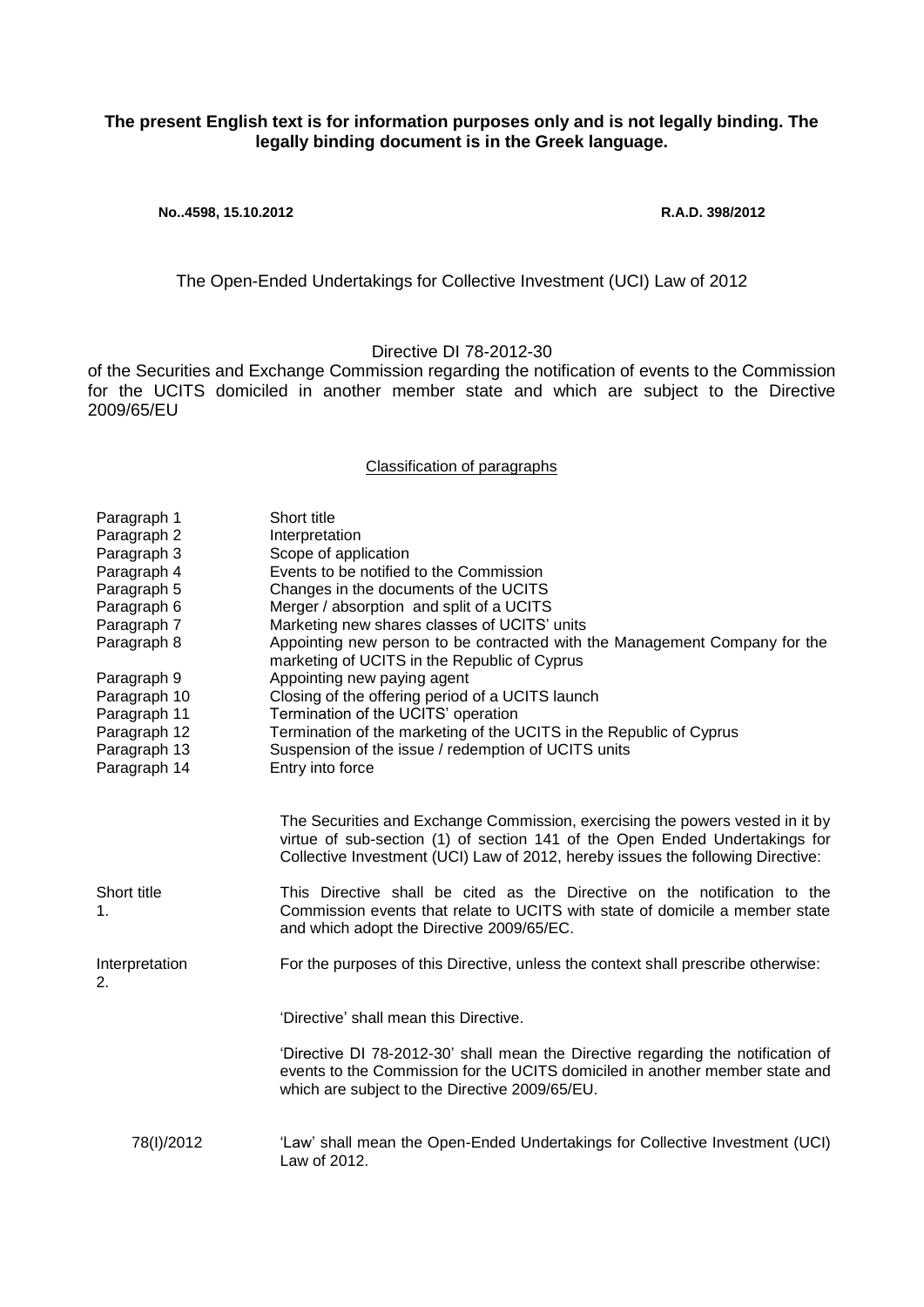|                                                   | 'Persons contracted with the Management Company for the marketing of UCITS<br>in the Republic of Cyprus' shall mean credit institutions, firms providing<br>investment services or other investment firms, as well as Management<br>Companies through which, the UCITS Management Company or the UCITS<br>itself may market its units in the Republic of Cyprus.                                                                                                                    |
|---------------------------------------------------|-------------------------------------------------------------------------------------------------------------------------------------------------------------------------------------------------------------------------------------------------------------------------------------------------------------------------------------------------------------------------------------------------------------------------------------------------------------------------------------|
|                                                   | 'Regulation (EU) no 584/2010' shall mean the Regulation implementing<br>Directive 2009/65/EC of the European Parliament and of the Council as regards<br>the form and content of the standard notification letter and UCITS attestation,<br>the use of electronic communication between competent authorities for the<br>purpose of notification, and procedures for on-the-spot verifications and<br>investigations and the exchange of information between competent authorities. |
|                                                   | Where in the present Directive reference is made to 'UCITS', this includes also<br>the investment compartments of UCITS.                                                                                                                                                                                                                                                                                                                                                            |
|                                                   | Terms used in this Directive that are not interpreted differently have the<br>meaning given to them by Law.                                                                                                                                                                                                                                                                                                                                                                         |
| Scope of application<br>3.                        | The purpose of the present Directive is to define the events of section 148 (5)<br>of the Law that may affect the marketing of the UCITS' units in the Republic of<br>Cyprus that fall under sub-chapter 2, chapter 4 of Part II of the Law as well as<br>the unit-holders' rights, which must be communicated to the Commission<br>without delay and be accompanied with the relevant additional information and<br>clarifications provided for in the Directive.                  |
| Events to be notified to<br>the Commission<br>4.  | The events that the Commission deems to affect the marketing of UCITS' units<br>of other member states in the Republic of Cyprus and the rights of unit-holders,<br>are the following, as defined in paragraphs 5-13 below:                                                                                                                                                                                                                                                         |
|                                                   | (a) Changes in the documents of the UCITS                                                                                                                                                                                                                                                                                                                                                                                                                                           |
|                                                   | (b) Merger / absorption of a UCITS                                                                                                                                                                                                                                                                                                                                                                                                                                                  |
|                                                   | (c) Marketing new shares classes of UCITS' units                                                                                                                                                                                                                                                                                                                                                                                                                                    |
|                                                   | (d) Appointing new person entering into agreement with the Management<br>Company for the marketing of UCITS in the Republic of Cyprus                                                                                                                                                                                                                                                                                                                                               |
|                                                   | (e) Appointing new paying agent                                                                                                                                                                                                                                                                                                                                                                                                                                                     |
|                                                   | (f) Closing of the offering period of a UCITS launch                                                                                                                                                                                                                                                                                                                                                                                                                                |
|                                                   | (g) Termination of the UCITS' operation                                                                                                                                                                                                                                                                                                                                                                                                                                             |
|                                                   | (h) Termination of the marketing of the UCITS in the Republic of Cyprus                                                                                                                                                                                                                                                                                                                                                                                                             |
|                                                   | (i) Suspension of the issue / redemption of UCITS units.                                                                                                                                                                                                                                                                                                                                                                                                                            |
|                                                   | The Commission with respect to above-mentioned events may, if it deems this<br>necessary, to request further information or/and clarifications from the ones<br>required in paragraphs 5-13 below.                                                                                                                                                                                                                                                                                  |
|                                                   | It is further understood that the Commission may also, if it deems this<br>necessary, to request information or/and clarifications for other events that the<br>ones defined in the above sub-paragraph.                                                                                                                                                                                                                                                                            |
| Changes in the<br>documents of the<br>UCITS<br>5. | (1) A UCITS shall keep its documents filed with the Commission, up-to-date at<br>all times. Thus, the UCITS is required to submit to the Commission, any<br>modifications with respect to its fund rules or its instruments of incorporation, its<br>prospectus, its key investor information document as well as its latest<br>publications of annual reports and half-yearly reports, as provided for in section                                                                  |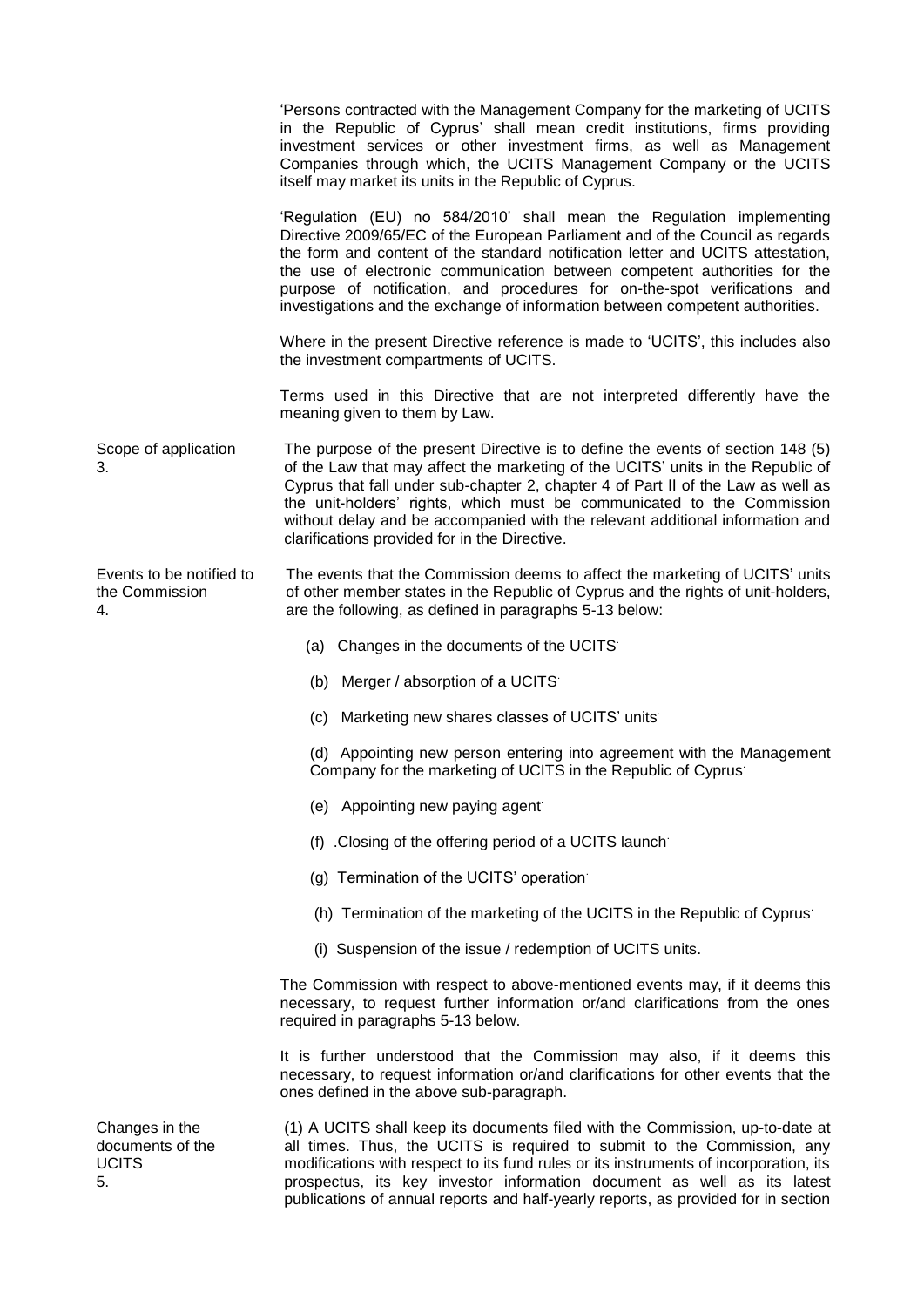69(4) of the Law.

The above-mentioned documents must be submitted to the Commission without delay, once they will be issued for the first time and submitted to the home member state of the UCITS.

- (2) In the case the revised documents of the UCITS reflect changes of:
	- (a) The UCITS' name.
	- (b) The name or/and the number of sub-funds of UCITS marketing their units in the Republic of Cyprus through the notification procedure made to the Commission, as provided for in the Law.
	- (c) The UCITS' and its sub-funds' investment policy.
	- (d) The UCITS' Management Company.
	- (e) The UCITS' Depositary.

then the revised documents of the UCITS must be also accompanied by the following information:

> (i) A recent attestation by the home member state supervisory authority of the UCITS, drafted in accordance with Annex II of the Regulation EU 584/2010 of the Commission of  $1<sup>st</sup>$  of July 2010.

> (ii) A letter by the UCITS which it shall indicate/describe the changes, as defined in the present sub-paragraph.

(3) In the case the revised documents of the UCITS do not reflect/incorporate any of the changes provided for in sub-paragraph (2) above, then the UCITS must submit to the Commission a confirmation that none of the abovementioned cases of changes are applicable.

Merger / absorption and split of a UCITS 6. (1) In the case a UCITS, which is marketing its units in the Republic of Cyprus, is being merged with/or absorbed by/or absorbing another UCITS, the information required in sub-section (2) of section 92 of the Law must be submitted to the Commission.

> In addition, the UCITS must notify to the Commission the way investors in the Republic of Cyprus will be informed regarding the merger/absorption (i.e. by an announcement, notice, circular or by any other way) and the measures taken for their effective information.

> (2) In the case a UCITS, which is marketing its units in the Republic of Cyprus, is being split into two or more availing UCITS the information required in subsection (5) of section 101 of the Law, must be submitted to the Commission.

> In addition, the UCITS must notify to the Commission the way investors in the Republic of Cyprus will be informed regarding the split (i.e. by an announcement, notice, circular or by any other way) and the measures taken for their effective information.

> Subject to the provisions of sub-section (2) of section 70 of the Law, the UCITS is obliged to provide to investors in the Republic of Cyprus all the information and documents it is required to provide to investors in its home member state regarding the merger/absorption/split.

> A copy of the relevant announcement, notice, circular etc, as this has been communicated to the investors in the Republic of Cyprus must be submitted to the Commission before the said event takes place.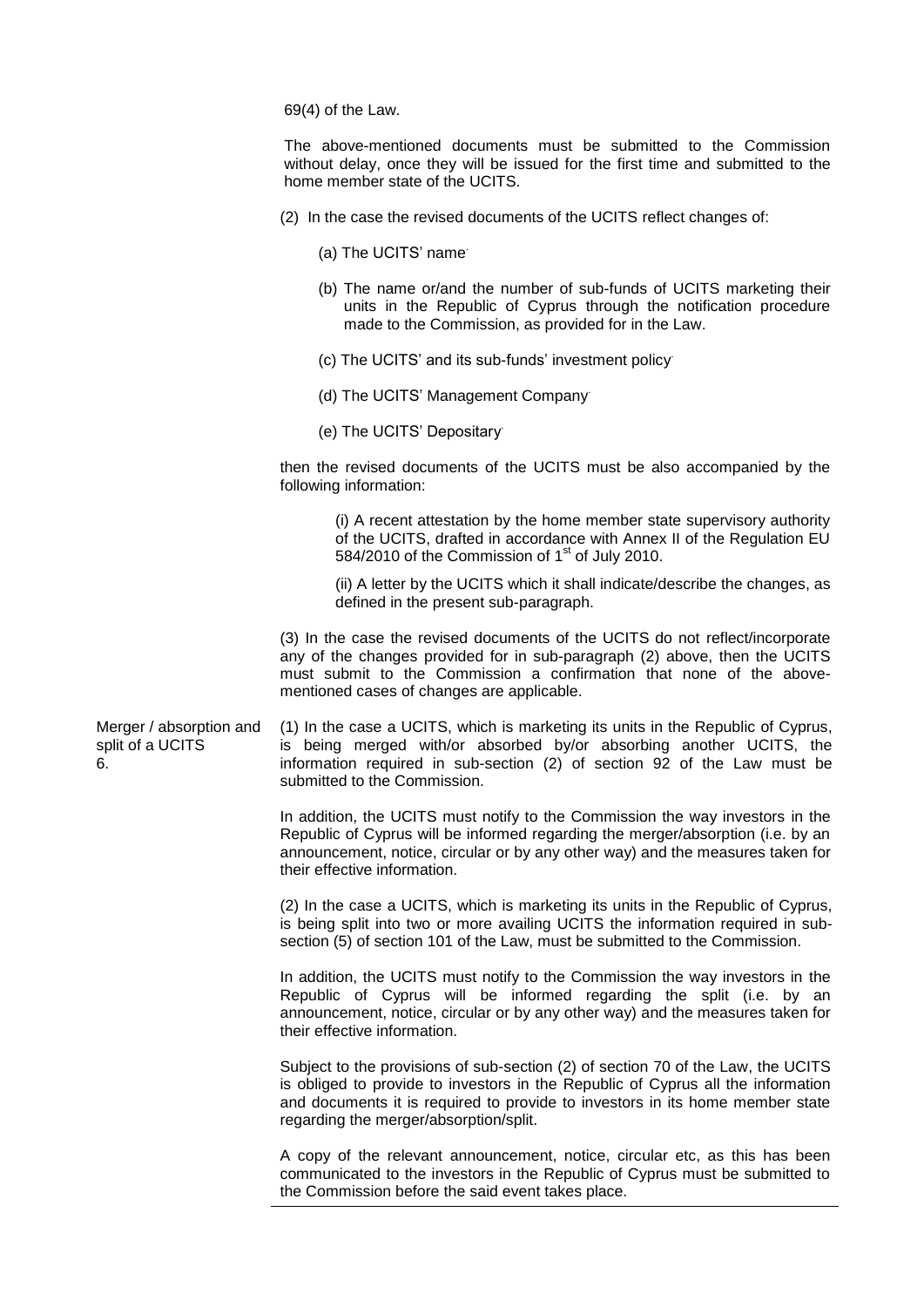|                                                                                                                                              | (3) In the case where from the merger/absorption/ or split new UCITS result, for<br>which the Commission has not been notified for the marketing of their units in<br>the Republic of Cyprus, then for the marketing their units in the Republic of<br>Cyprus the procedure provided for in the Law and in the Regulation (EU) no<br>584/2010 must be followed.                                                                                                                                                                                                                                                                                 |
|----------------------------------------------------------------------------------------------------------------------------------------------|-------------------------------------------------------------------------------------------------------------------------------------------------------------------------------------------------------------------------------------------------------------------------------------------------------------------------------------------------------------------------------------------------------------------------------------------------------------------------------------------------------------------------------------------------------------------------------------------------------------------------------------------------|
|                                                                                                                                              | (4) In the case where the UCITS resulting from the merger/absorption/ or split<br>do not wish to market their units in the Republic of Cyprus, this must be notified<br>in writing to the Commission.                                                                                                                                                                                                                                                                                                                                                                                                                                           |
| Marketing new shares<br>classes of UCITS'units<br>7.                                                                                         | If a UCITS wishes to market new share classes in the Republic of Cyprus, then<br>the said UCITS must notify in writing the Commission, as soon as possible,<br>disclosing the new shares classes added and the objective criteria on which<br>they are based (e.g. the subscription & redemption fees etc.).                                                                                                                                                                                                                                                                                                                                    |
|                                                                                                                                              | The UCITS may commence marketing the new share classes in the Republic of<br>Cyprus immediately, provided that other reasons, which prohibit marketing, do<br>not apply.                                                                                                                                                                                                                                                                                                                                                                                                                                                                        |
| Appointing new person<br>to be contracted with<br>the Management<br>Company for the<br>marketing of UCITS in<br>the Republic of Cyprus<br>8. | If a UCITS's Management Company wishes to appoint a new person to be<br>contracted with the Management Company for the marketing of UCITS in the<br>Republic of Cyprus, then the Management Company notifies, in writing, its<br>intention to the Commission. Also, the new person entering into agreement with<br>the Management Company for the marketing of UCITS in the Republic of<br>Cyprus, must submit to the Commission the information provided for in sub-<br>paragraph (2) of paragraph 4 of the Directive DI 78-2012-11.                                                                                                           |
| Appointing new paying<br>agent<br>9.                                                                                                         | In the case where the UCITS whishes to appoint new credit institution as paying<br>agent for the investors in the Republic of Cyprus, according to sub-section (1) of<br>section 70 of the Law, it must notify, in writing, the Commission its intention by<br>submitting to the Commission the required information in accordance with the<br>national rules for the marketing in the Republic of Cyprus units/shares of UCITS<br>of another member state.                                                                                                                                                                                     |
| Closing of the offering<br>period of a UCITS<br>launch<br>10.                                                                                | In the case where an offering period for a launch of UCITS exists, once the said<br>offering period is closed, the UCITS must immediately notify in writing the<br>Commission whether or not all conditions of the launch have been met.                                                                                                                                                                                                                                                                                                                                                                                                        |
| Termination of the<br>UCITS' operation<br>11.                                                                                                | If the UCITS' operation is terminated for any reason such as liquidation of the<br>UCITS, termination of the UCITS' life (in the case of a UCITS with a limited<br>life), revocation of the UCITS' license etc., the following information must be<br>submitted to the Commission:                                                                                                                                                                                                                                                                                                                                                              |
|                                                                                                                                              | (a) A copy of the decision of the home member state supervisory authority<br>of the UCITS to terminate the UCITS' operation (in the case, the said<br>termination is a decision made by the home member state supervisory<br>authority of the UCITS).<br>(b) A letter by the home member state supervisory authority of the UCITS<br>to attest that it has been informed regarding the UCITS' decision and that<br>it has any opposition as to the matter (in the case, the said termination is a<br>decision made by the UCITS).<br>(c) A written notification by the UCITS as provided for in paragraph 17 of<br>the Directive DI 78-2012-11. |
| Termination of the<br>marketing of the UCITS<br>in the Republic of<br>Cyprus<br>12.                                                          | A UCITS that wishes to terminate the marketing of its units in the Republic, it<br>must immediately notify in writing the Commission in accordance with<br>paragraph 17 of the Directive DI 78-2012-11.                                                                                                                                                                                                                                                                                                                                                                                                                                         |